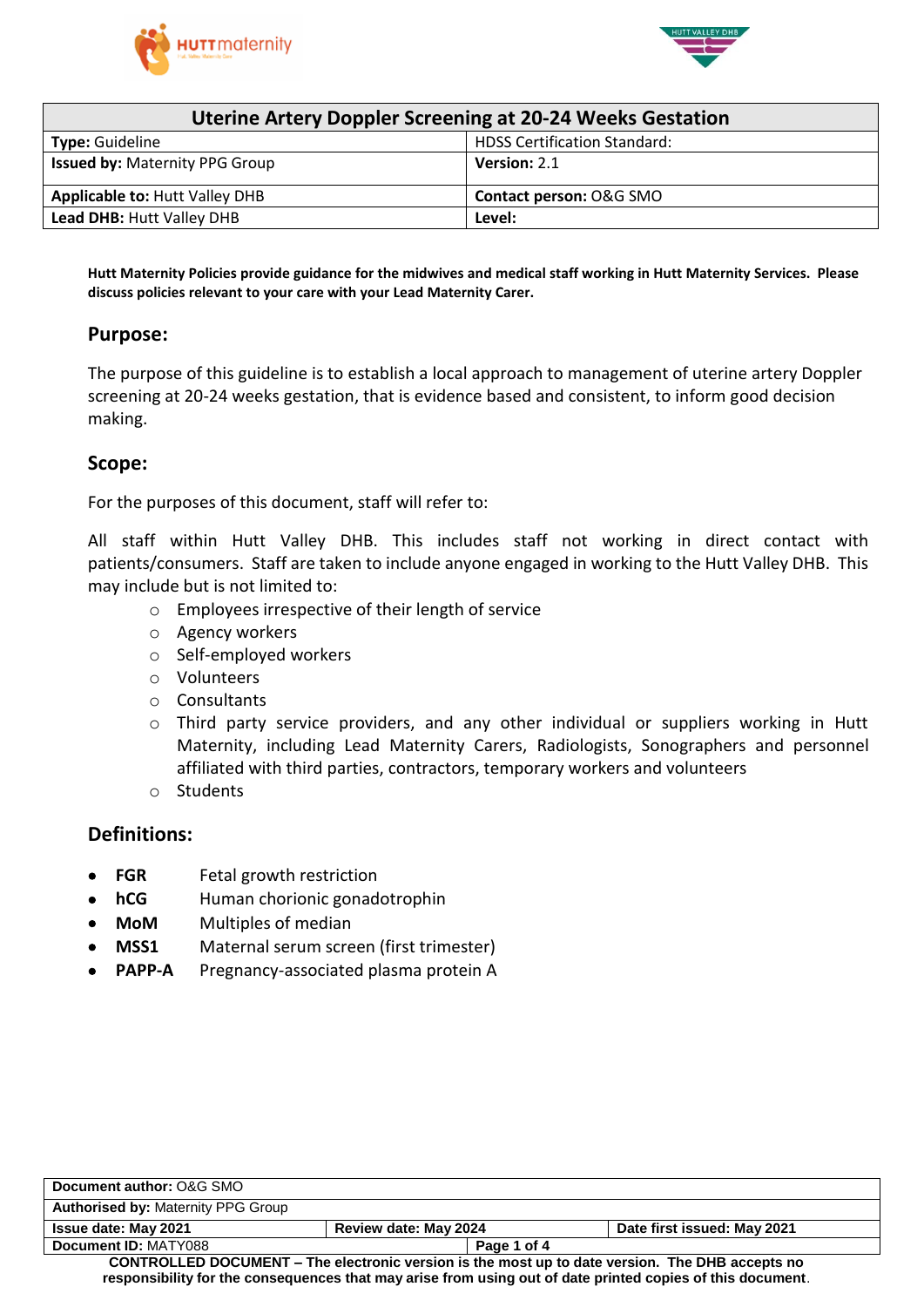



## **Indications:**

As per the NZMFM 2014 New Zealand Obstetric Doppler Guideline, offer uterine artery Doppler screening for pregnant people at high-risk of developing early pre-eclampsia (prior to 32 weeks) or early small for gestational age (SGA) baby

- Screen at 20 or 24 weeks
- If abnormal at 20 weeks, screen again at 24 weeks

Indications include:

- Previous severe pre-eclampsia and/or pre-eclampsia before 32 weeks
- Previous severe or early onset fetal growth restriction
- Anti-phospholipid syndrome (APLS)
- Pre-existing (essential or chronic) hypertension
- Known renal disease
- Low PAPP-A on MSS1 < 0.4 MoM

## **Measurement**

- Use pulsatility index (PI)
- PI is documented as the mean PI value between the two (left and right) uterine artery Doppler measurements
- Abnormal is defined as either
	- **o** > 95th centile gestation
	- **o** Bilateral notching ≥ 24 weeks

| Document author: O&G SMO                                                                                   |                       |                             |  |  |
|------------------------------------------------------------------------------------------------------------|-----------------------|-----------------------------|--|--|
| <b>Authorised by: Maternity PPG Group</b>                                                                  |                       |                             |  |  |
| <b>Issue date: May 2021</b>                                                                                | Review date: May 2024 | Date first issued: May 2021 |  |  |
| Document ID: MATY088                                                                                       | Page 2 of 4           |                             |  |  |
| CONTROLLED DOCUMENT – The electronic version is the most up to date version. The DHB accepts no            |                       |                             |  |  |
| responsibility for the consequences that may arise from using out of date printed copies of this document. |                       |                             |  |  |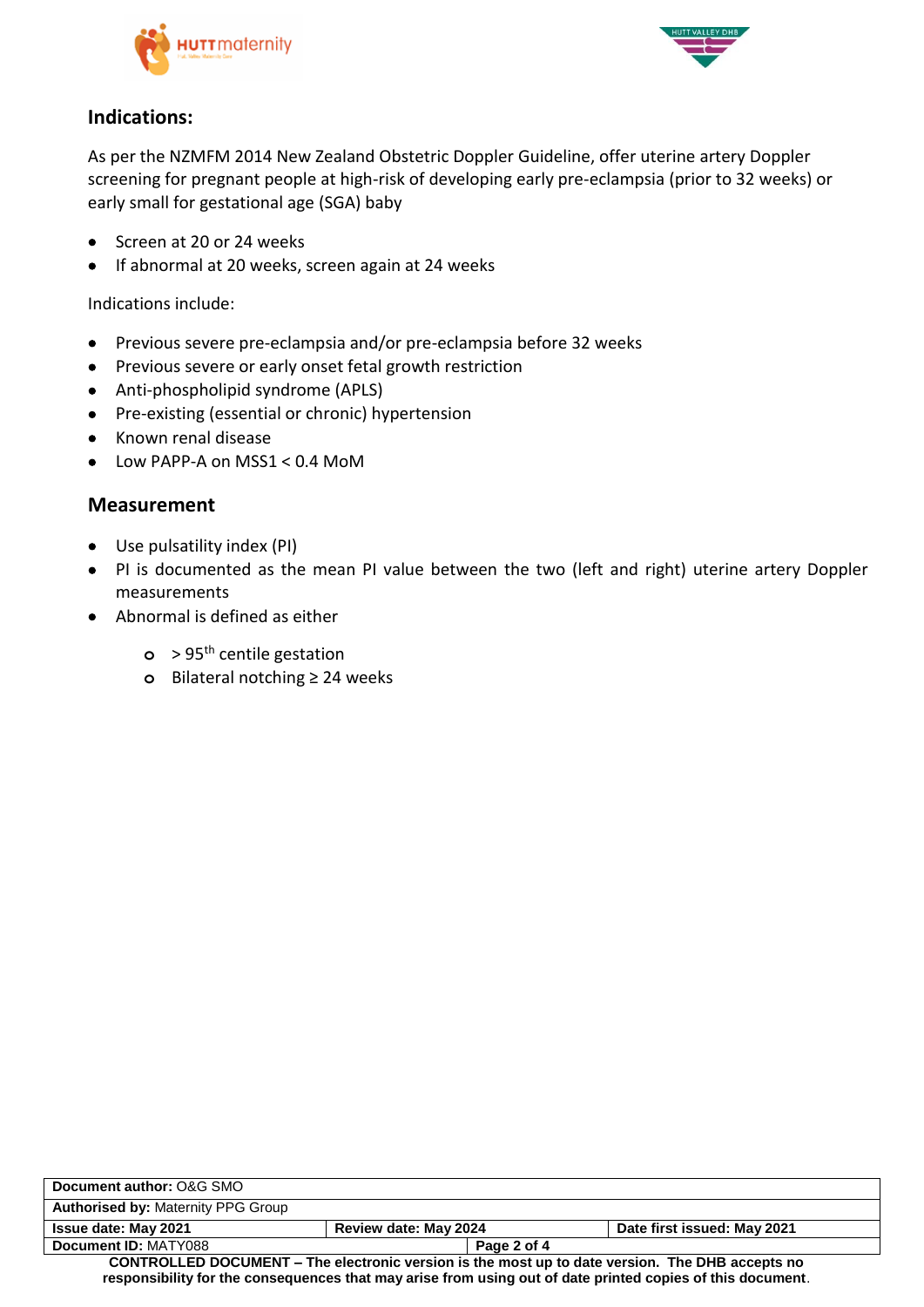



# **Indication for Uterine Artery Doppler Screening Flowchart**



## **References:**

- Ministry of Health. 2019. *New Zealand Obstetric Ultrasound Guidelines*. Wellington: Ministry of Health. [doi](https://www.health.govt.nz/publication/new-zealand-obstetric-ultrasound-guidelines)
- New Zealand Maternal Fetal Medicine Network. 2014. New Zealand Obstetric Doppler Guideline.

| Document author: O&G SMO                                                                                   |                       |                             |  |
|------------------------------------------------------------------------------------------------------------|-----------------------|-----------------------------|--|
| <b>Authorised by: Maternity PPG Group</b>                                                                  |                       |                             |  |
| <b>Issue date: May 2021</b>                                                                                | Review date: May 2024 | Date first issued: May 2021 |  |
| Document ID: MATY088                                                                                       | Page 3 of 4           |                             |  |
| CONTROLLED DOCUMENT – The electronic version is the most up to date version. The DHB accepts no            |                       |                             |  |
| responsibility for the consequences that may arise from using out of date printed copies of this document. |                       |                             |  |